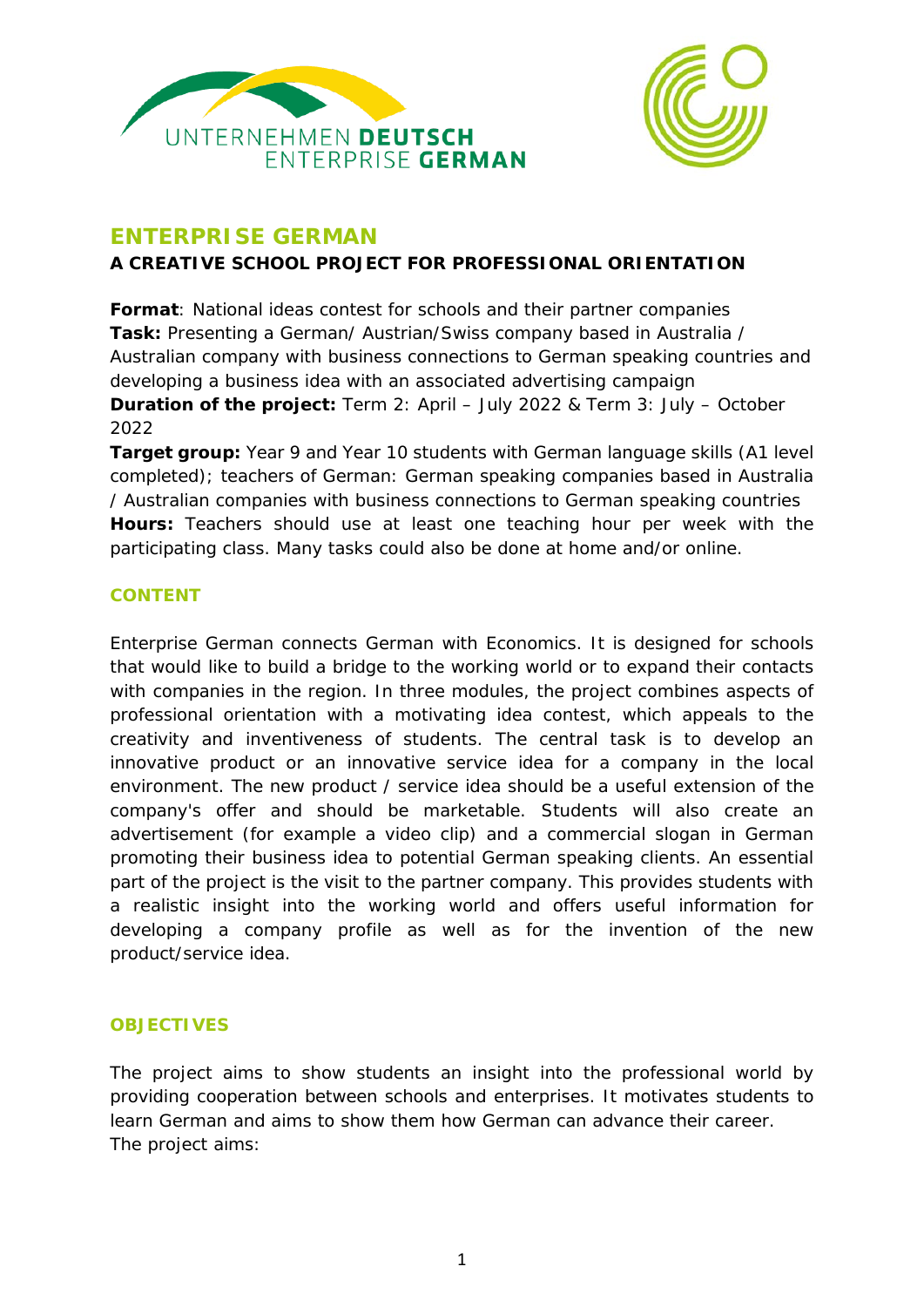



- to make German teaching more concrete and realistic, thus strengthening students' motivation for learning  $\rightarrow$  improving their knowledge of German
- to demonstrate the value of German for the professional career  $\rightarrow$  improve personal career opportunities and future prospects
- to assist young people in their professional orientation and transition from school into the professional world  $\rightarrow$  quidance
- to provide insights into the world of work and in vocational, economic and social contexts →analysis of the economic area, company visit
- to promote an interdisciplinary and CLIL (Content and Language Integrated Learning) - related teaching, which integrates content from business management and marketing into the German language  $\rightarrow$  possible cooperation with the economics teacher
- to foster learning partnerships between schools and enterprises  $\rightarrow$  dual learning
- to increase the didactic offer of schools  $\rightarrow$  visibility of the school in the region
- to promote the social image of companies  $\rightarrow$  social responsibility
- to promote the development of qualified young talent by companies  $\rightarrow$  dual education
- to increase the media competency of teachers and students  $\rightarrow$  work with media formats

# **NOTES ON IMPLEMENTATION**

Teaching materials can be downloaded from the website. The project is carried out independently by the teacher with support of the Goethe-Institut Australien. The Goethe-Institut Australien will also tutor the Moodle room in which student groups will upload their results.

The completion of the tasks for each module is flexible and not bound to fixed dates. The only fixed date will be **17 October 2022**. Until this date, all work must be uploaded to the Moodle room. The project includes three compulsory work assignments. Students are encouraged to choose different digital media formats (text, photo, music, video, brochure, poster etc.) to present the results of each task. Materials which are subject to copyright may not be used.

## **SCHEDULE**

## **PHASE 1: OUR ECONOMIC AREA (MODULE 1)**

The task is to explore and present the region as an economic area. Students examine their local environment for important economic sectors and exemplary companies and document their results in an economic and geographic presentation. In their research, students pay attention to the presence of German